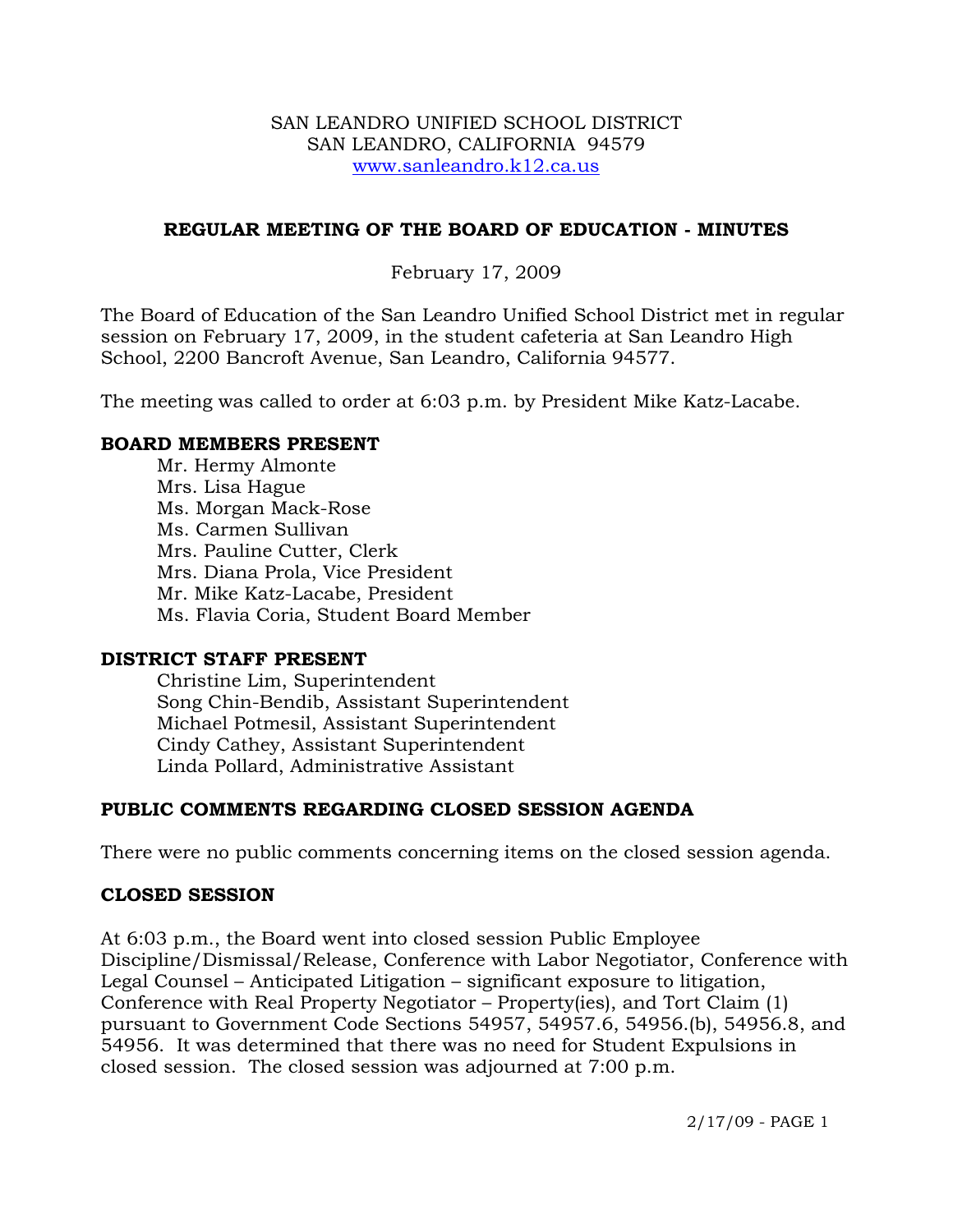The Board returned to open session at 7:05 p.m. with the Pledge of Allegiance to the Flag. President Katz-Lacabe said the Board had been in closed session and the following action was taken:

• On a motion made by Mrs. Cutter and seconded by Ms. Mack-Rose, the Board denied Liability Claim #411740 by a 7-0 vote.

# **APPROVAL OF AGENDA**

On a motion made by Mrs. Prola and seconded by Mr. Almonte, the Board approved the agenda for the regular meeting of February 17, 2009, by a 7-0 vote.

#### **PRESENTATION**

\* Jeff Kuntz, on behalf of the Budget Advisory Committee (BAC) presented a recommendation regarding possible budget reductions. The BAC, formed in March 2008, is comprised of 20 members representing various stakeholders, including parents, community, Classified School Employees Association, San Leandro Teachers' Association, San Leandro Managers Association, and Teamsters/Trades. The committee has had numerous meetings reviewing and discussing the list of items generated in response to the state's fiscal crisis and its impact on San Leandro Schools.

 Mr. Kuntz reported that the major sentiment of the groups was that cuts should be shared across the board, adding that the current fiscal crisis presents the District and community an opportunity to come together and serve as model for other districts.

#### **PUBLIC TESTIMONY ON NON-AGENDA ITEMS**

None

## **REPORTS**

1) Correspondence – Clerk Cutter reported the following emails from February 2, 2008 – February 13, 2008: From Stephen Cassidy regarding Rally for Our Children; from Garry Grotke regarding budget cuts – equal across the board; from Kelly Loew Cokenes regarding school lunches; from Dan Martin regarding Rally for Education; from Julie Ahern regarding budget cuts – AVID; from Jill Raimondi regarding budget – BAC input; from Andrew Kopp regarding budget cuts – relevancy; from Jill Stowe regarding budgets cuts – CSR; from Karen Ott-Smith, Russ Tomlin (representing three librarians), Casey Wilson, Hilda Njinimbam, Jan

2/17/09 - PAGE 2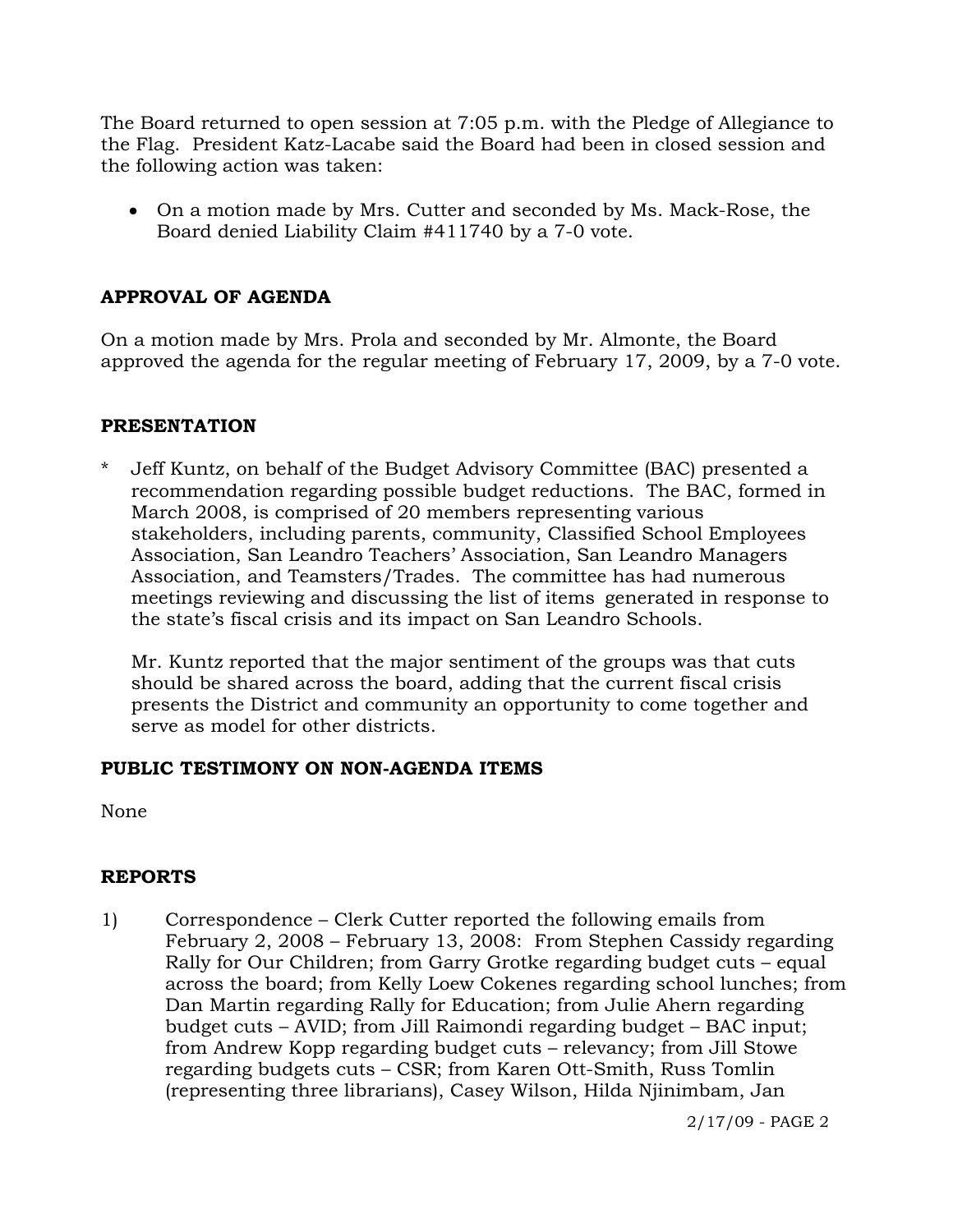Othen, Marcelo Germar, Patricia Bonning, Krista Haman, Andrew Fisher, Delores Apton, Marilyn Watson, Sam Lucero, Marie Vangene, Cynthia Schultz, Rochelle Lokting, and Jeff Strum regarding budget cuts – library; Colleen Hess regarding budget cuts – Special Education; from Teresa Zumbo regarding budget cuts, across the board; from Perry Lightfoot regarding budget cuts – Special Education; from John McKissack, Jr. regarding the high school swimming pool, and from Elisa Alvarez regarding budget cuts – CSR.

- 2) Student Board Member Report Flavia Coria, Student Board Member said that she completed interviewing teachers. She will share the information with the Board during her report once the information has been compiled.
- 3) Union Representatives Reports
	- Billy Campbell, Teamsters' representative, agreed with the acrossthe-board cuts; however, he reminded the Board that Teamster/Trades has had five cuts, without replacements, adding that "we are bare bones" and further cuts would impact the safety, health, and sanitation of the schools.
	- Don Bilodeau, Trades representative, addressed the Board regarding other cost-savings measures such as early retirement for veteran teachers and furlough days (which would have to be approved by various unions before going to the Board.)
	- Jon Sherr, President of the San Leandro Teachers' Association (SLTA) shared a communication that he sent out to the SLTA members regarding the state budget crisis. He encouraged the Board to consider making decisions that impact the students the least. He pledged that the union would work closely with the Board during the difficult reductions.
	- Carol Delton, District speech therapist and SLTA representative to the Budget Advisory Committee focused on reductions to the District Office administrative personnel.
	- Carol Alvarez, representing the California School Employees Association (CSEA) urged the Board to consider other ways other than reducing classified staff, stressing that "when you chip away at us, you are chipping away at your own foundation."
	- Jan Nuno, San Leandro Managers Association (SLMA), commented, that laying off personnel in any school or department at any level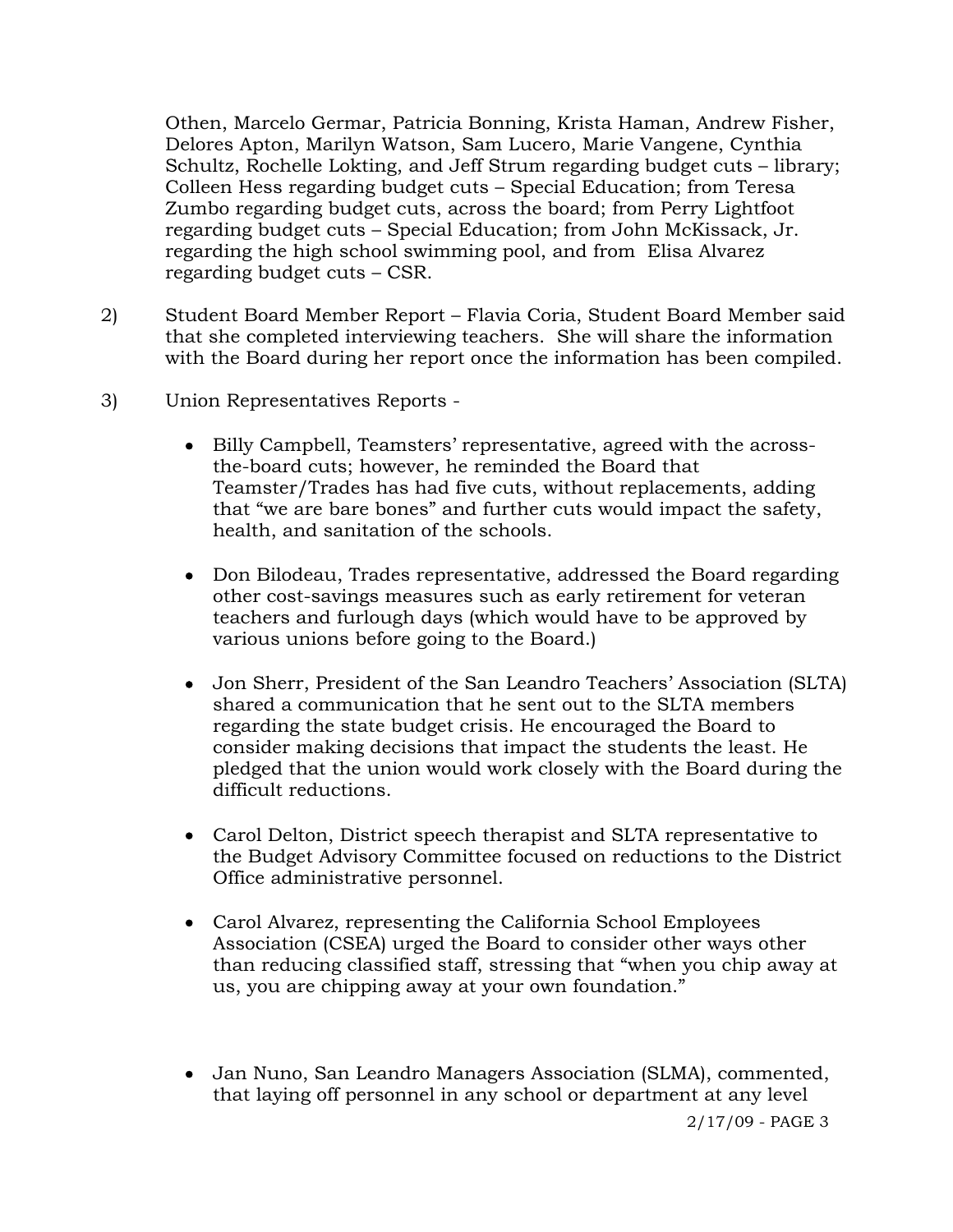would only decrease services to our students, and that SLMA believes that "temporary reduction over elimination is in the best interest of our school community and the students that serve."

4) Superintendent's Report – Superintendent Lim addressed this very difficult time, reiterating that this was not something that the District has done, but rather is something "being done to us". She stressed that we must stand up and continue to fight for the rights of our students and our District, and the way education is funded, adding that she values every member of our organization.

Responding to the Early Retirement Incentive, the Superintendent said that staff was aggressively working on the details and would be prepared to meet with the unions as soon as the information was ironed out. She implored everyone to stand together and see this through and hopefully "things will begin to look up."

- 5) Board Committee Reports
	- Facilities/Technology –Mrs. Cutter reported that the committee met on February 5, 2009, at San Leandro High School. The meeting began with an inspection of the pool with Supervisor Alice Lai-Bitker, members of the County Health Department, representatives from the Drowning Darryls, and District staff. Mrs. Cutter reported that the pump had been installed and was working, adding that once two other items are repaired, the swim team could begin practicing. However, it was noted that the team had already lost three weeks of practice.

The committee also discussed the amendment to WLC Architects contract for the design of the San Leandro High School Arts Education Center to provide recalculations for the seismic structural design, which was being brought forward for Board consideration tonight.

- 6) Board Representatives' Reports
	- Eden Area Regional Occupational Program Mr. Katz-Lacabe reported that the Council recognized Students of the Month for January and February. The ROP is hosting an Open House at the end of the month and a flyer is forthcoming.

## **CONSENT ITEMS**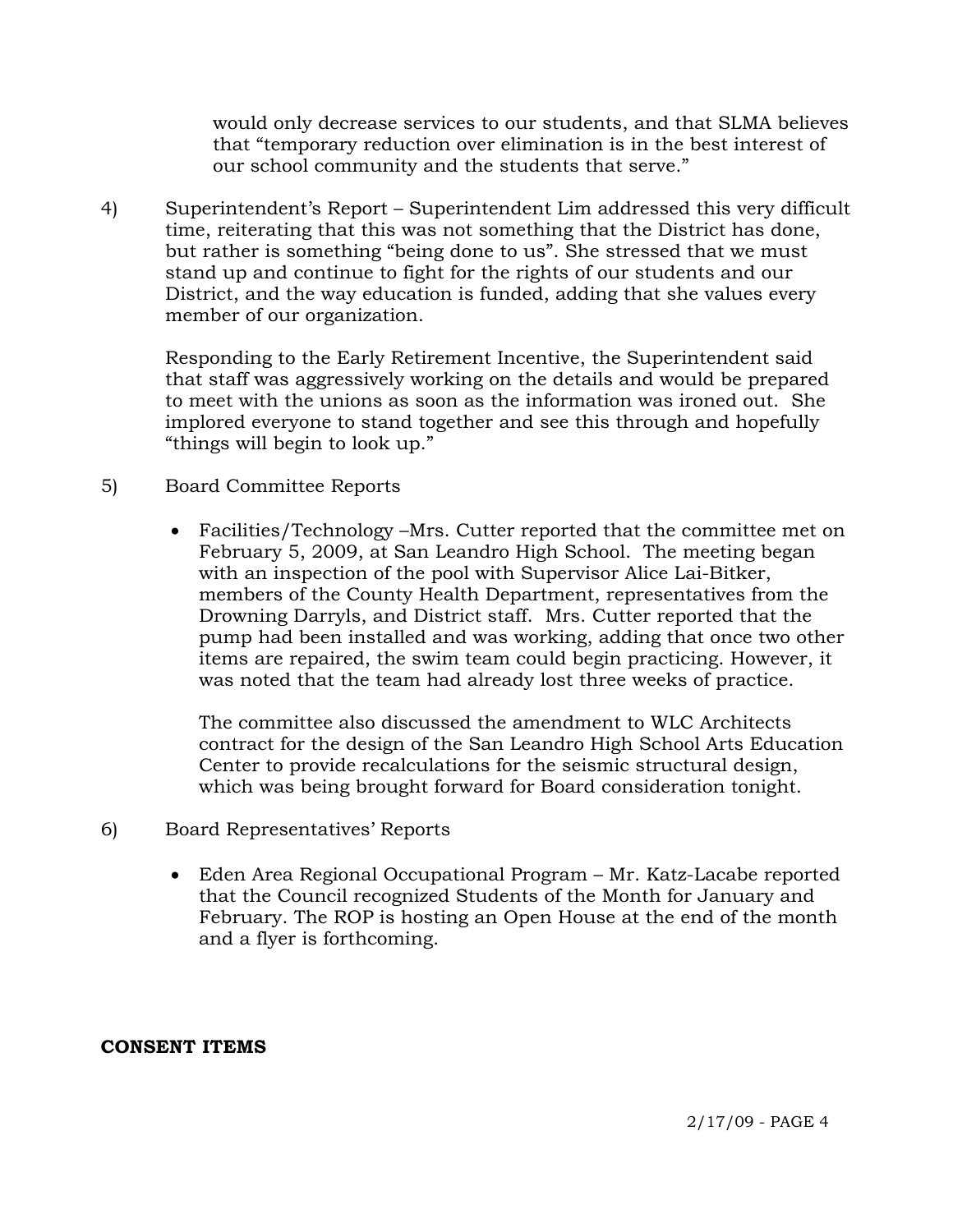Mrs. Cutter requested that Consent Items 1.1-C, Approval of Board Minutes – January 21, 2009; 1.2-C, Approval of Board Minutes – January 29, 2009; and 1.3-C, Approval of Board Minutes – February 5, 2009 be pulled.

Human Resources

2.1-C Acceptance of Personnel Report

Educational Services

- 3.1-C Acceptance of Donations
- 3.2-C Memorandum of Understanding for the San Leandro Adult School, Hayward Adult School, and Chabot College

# Business Operations

- 4.1-C Ratification of Payroll for January 2009
- 4.2-C Approval of Bill Warrants

Facilities and Construction

5.1-C Amendment No. 1 to the WLC Architects Contract for the Design of the San Leandro High School Arts Education Center to Provide Recalculations for the Seismic Structural Design

On a motion made by Mrs. Hague and seconded by Ms. Mack-rose, the Board approved the remaining consent items by a 7-0 vote.

## General Services

Mrs. Cutter noted that, because the minutes were not initially included with Board packet and sent out separately the day before the Board meeting, enough time had not be allowed for review.

- 1.1-C Approval of Board Minutes January 21, 2009
- 1.2-C Approval of Board Minutes January 29, 2009
- 1.3-C Approval of Board Minutes February 5, 2009

On a motion made by Mrs. Cutter and seconded by Diana Prola, the Board pulled Consent Items 1.1-C, Approval of Board Minutes – January 21, 2009; 1.2-C, Approval of Board Minutes – January 29, 2009; and 1.3-C, Approval of Board Minutes – February 5, 2009 to the next meeting by a 7-0 vote.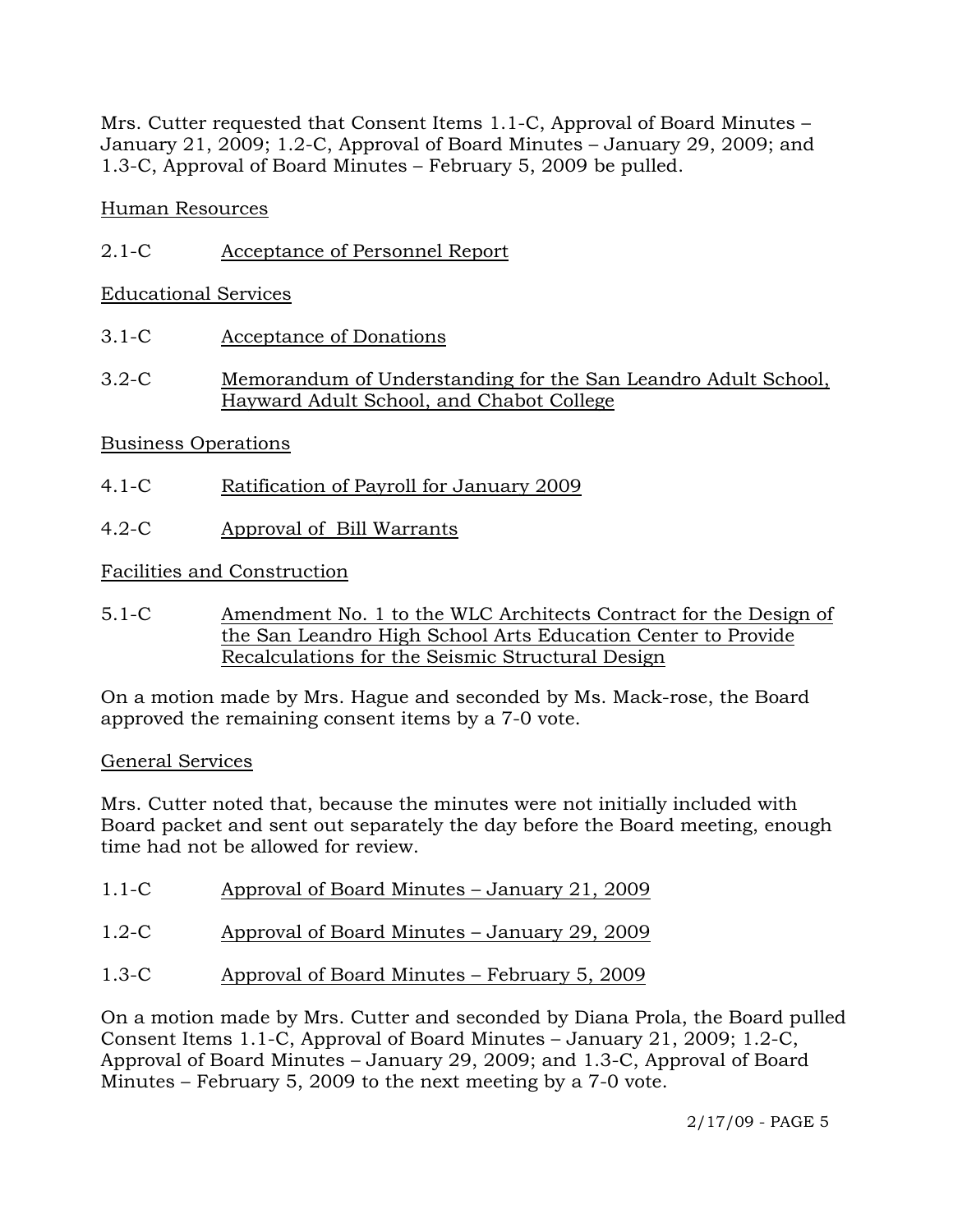## **CONFERENCE**

#### General Services

#### 1.1-CF 2009 CSBA Delegate Assembly

On a motion made by Ms. Mack-Rose and seconded by Mrs. Prola tabled 1.1-CF, 2009 CSBA Delegate Assembly, to the next Board meeting due to lack of time to review the information by a 7-0 vote.

#### **PUBLIC COMMENT**

The Board heard comments from the following teachers, classified and administrative staff, parents, and community members regarding program reductions and services being considered and a Parcel Tax: Aulani Cler, Sandy Lum, Cher Mott, Janet Beck, Andrew Storar, Kathy Maier, Jocelyn Gooch, Susan Dent, Michael Song, David Leese, Estaban Zapiain, Nicole O'Shaughnessy; Bob Wright; Rick Richards, Chris Wallace Ailsworth, Pamela Richards, Kathy Tronvig, Rich Fishbaugh, Belen Magers, Mike Walbridge, Carol Alvarez, Thomas Morse, Diana Dove, Susan Criswell, Elisa Alvarez, Latrina Dumas; Maureen Forney, Dan Martin; Stephen Cassidy and Audrey Brown

The Board took a break at 9:23 p.m. and reconvened at 9:28 p.m.

#### Human Resources

## 2.1-CF Prioritize and Possibly Take Action on the List of Program Reductions and Services

The Board discussed, prioritized and came to consensus on a few program reductions and services in response to the state[s fiscal crisis and its impact on San Leandro schools.

At 10:28 p.m., the meeting was extended on a motion made by Mrs. Cutter and seconded by Mrs. Prola to 11:30 p.m. by a 7-0 vote.

At the conclusion of the discussion the Board asked staff to gather more information for a special meeting to be held on Tuesday, February 24, 2009, in the City Council Chambers at the San Leandro City Hall, beginning at 6 p.m.

## **INFORMATION ITEMS**

Business, Operations and Facilities

4.1-I Miscellaneous Receipts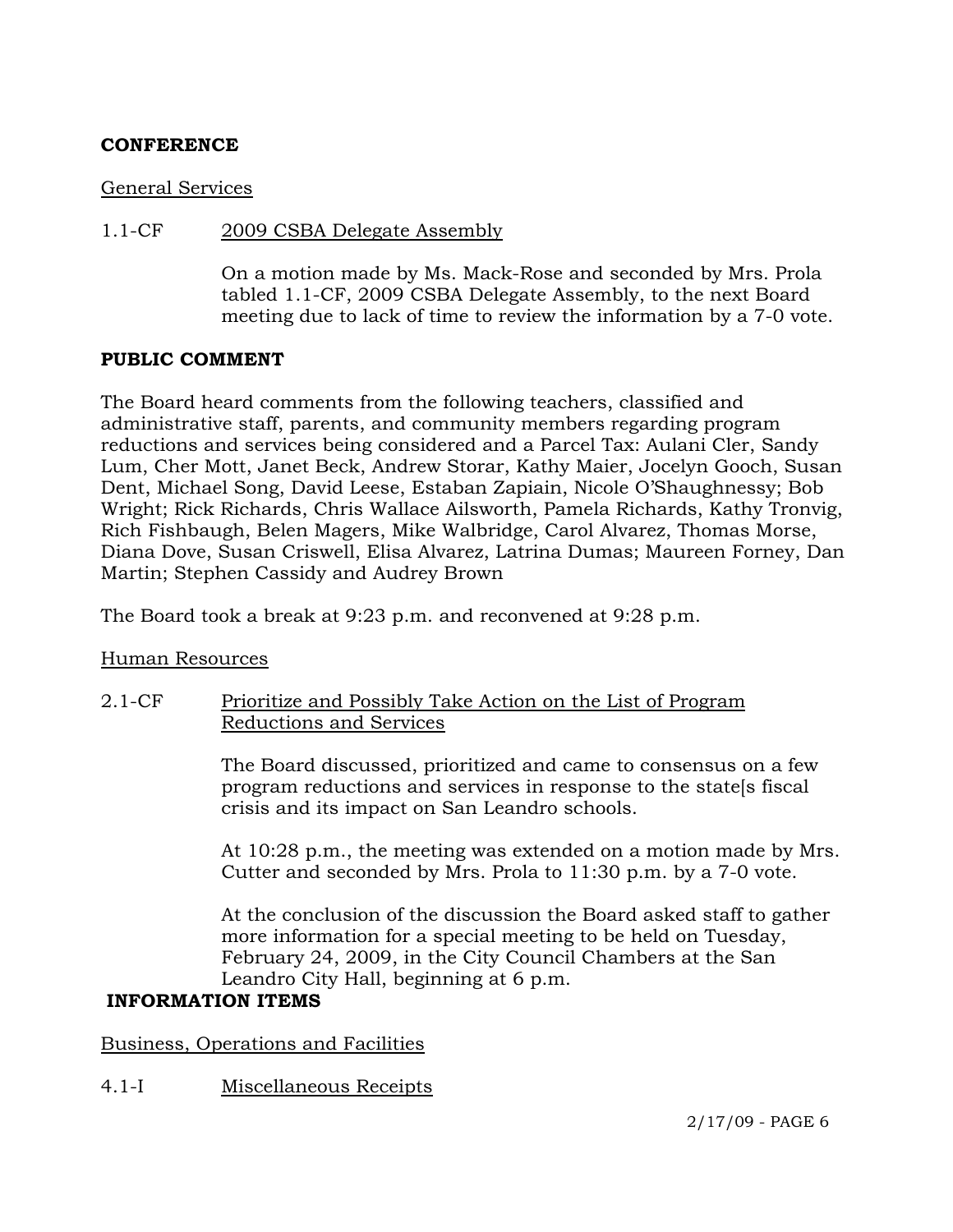Miscellaneous receipts in the amount of \$13,491,389.95 have been deposited in the Treasury of Alameda County.

## 4.2-I Investment Report for December 2008

The Board received for information and review the Investment Report for the month of December 2008.

# **ADDITIONAL SUGGESTIONS AND COMMENTS FROM BOARD MEMBERS**  None